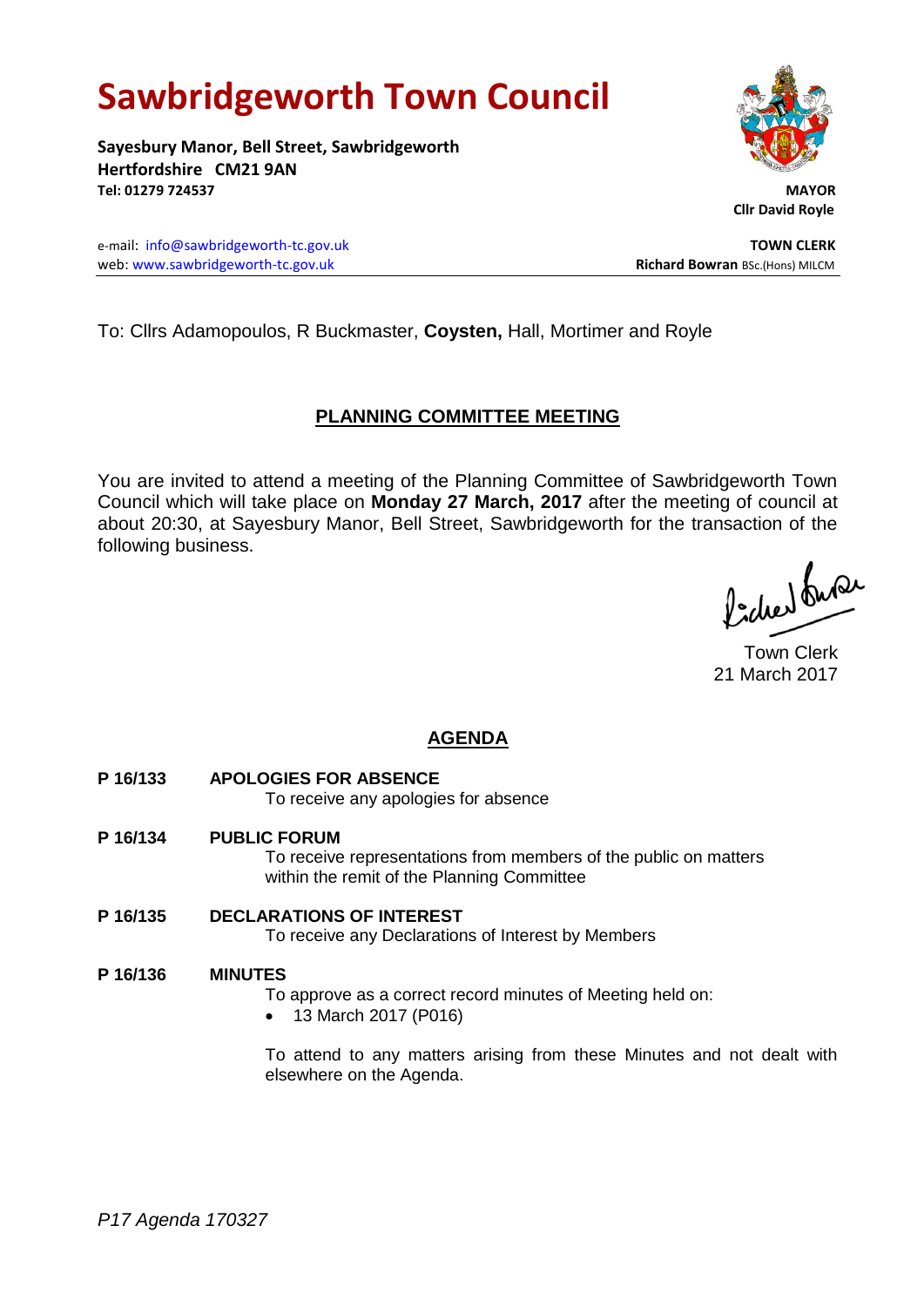### **P 16/137 PLANNING APPLICATIONS RECEIVED FROM EHDC**

To consider Planning Applications received from EHDC since the last meeting of the Planning Committee

**\_\_\_\_\_\_\_\_\_\_\_\_\_\_\_\_\_\_\_\_\_\_\_\_\_\_\_\_\_\_\_\_\_\_\_\_\_\_\_\_\_\_\_\_\_\_\_\_\_\_\_\_\_\_\_\_\_\_\_\_\_\_\_\_\_\_**

**\_\_\_\_\_\_\_\_\_\_\_\_\_\_\_\_\_\_\_\_\_\_\_\_\_\_\_\_\_\_\_\_\_\_\_\_\_\_\_\_\_\_\_\_\_\_\_\_\_\_\_\_\_\_\_\_\_\_\_\_\_\_\_\_\_\_**

**\_\_\_\_\_\_\_\_\_\_\_\_\_\_\_\_\_\_\_\_\_\_\_\_\_\_\_\_\_\_\_\_\_\_\_\_\_\_\_\_\_\_\_\_\_\_\_\_\_\_\_\_\_\_\_\_\_\_\_\_\_\_\_\_\_\_**

**\_\_\_\_\_\_\_\_\_\_\_\_\_\_\_\_\_\_\_\_\_\_\_\_\_\_\_\_\_\_\_\_\_\_\_\_\_\_\_\_\_\_\_\_\_\_\_\_\_\_\_\_\_\_\_\_\_\_\_\_\_\_\_\_\_\_**

### **3/17/0573/HH 7 Barnard Road, CM21 9DY**

[Two storey extension](https://publicaccess.eastherts.gov.uk/online-applications/applicationDetails.do?activeTab=summary&keyVal=OMG0R1GL00X00) **Applicant:** Mr P Ridler

### **3/17/0576/HH 13 Elmwood, CM21 9NL**

[Single storey front and rear extension](https://publicaccess.eastherts.gov.uk/online-applications/applicationDetails.do?activeTab=summary&keyVal=OMGCJ5GLFWD00) **Applicant:** Mr Jeff Cousens

**3/17/0585/FUL Bowls Club Pavilion, Townfields, Springhall Road** [Link extension between two existing buildings](https://publicaccess.eastherts.gov.uk/online-applications/applicationDetails.do?activeTab=summary&keyVal=OMHW2FGLFWZ00)

**Applicant:** The Sawbridgeworth Bowling Club

### **3/17/0605/HH 7 Rowney Wood, CM21 0HR**

[Demolition of rear sun room extension. Proposed single storey rear extension.](https://publicaccess.eastherts.gov.uk/online-applications/applicationDetails.do?activeTab=summary&keyVal=OMJQR9GLFXU00)  [Conversion of garage to living space. Loft conversion with 2 rear facing dormers.](https://publicaccess.eastherts.gov.uk/online-applications/applicationDetails.do?activeTab=summary&keyVal=OMJQR9GLFXU00)  [Alterations to front elevation including new dwarf gable over front door. Enlarged rear first](https://publicaccess.eastherts.gov.uk/online-applications/applicationDetails.do?activeTab=summary&keyVal=OMJQR9GLFXU00)  [floor window](https://publicaccess.eastherts.gov.uk/online-applications/applicationDetails.do?activeTab=summary&keyVal=OMJQR9GLFXU00)

**\_\_\_\_\_\_\_\_\_\_\_\_\_\_\_\_\_\_\_\_\_\_\_\_\_\_\_\_\_\_\_\_\_\_\_\_\_\_\_\_\_\_\_\_\_\_\_\_\_\_\_\_\_\_\_\_\_\_\_\_\_\_\_\_\_\_**

**\_\_\_\_\_\_\_\_\_\_\_\_\_\_\_\_\_\_\_\_\_\_\_\_\_\_\_\_\_\_\_\_\_\_\_\_\_\_\_\_\_\_\_\_\_\_\_\_\_\_\_\_\_\_\_\_\_\_\_\_\_\_\_\_\_\_**

**\_\_\_\_\_\_\_\_\_\_\_\_\_\_\_\_\_\_\_\_\_\_\_\_\_\_\_\_\_\_\_\_\_\_\_\_\_\_\_\_\_\_\_\_\_\_\_\_\_\_\_\_\_\_\_\_\_\_\_\_\_\_\_\_\_\_**

**Applicant:** Mr Pett

# **3/17/0608/FUL The Bungalow, Rowneybury, Harlow Road**

[Demolition of existing bungalow and erection of 1No. two storey dwelling](https://publicaccess.eastherts.gov.uk/online-applications/applicationDetails.do?activeTab=summary&keyVal=OMK1VCGLFY100) **Applicant:** Mr N Utley **\_\_\_\_\_\_\_\_\_\_\_\_\_\_\_\_\_\_\_\_\_\_\_\_\_\_\_\_\_\_\_\_\_\_\_\_\_\_\_\_\_\_\_\_\_\_\_\_\_\_\_\_\_\_\_\_\_\_\_\_\_\_\_\_\_\_**

### **3/17/0619/HH 11 Cherry Gardens, CM21 9DW**

[New porch to front of house](https://publicaccess.eastherts.gov.uk/online-applications/applicationDetails.do?activeTab=summary&keyVal=OMN4YPGLFYY00) **Applicant:** Dr and Mrs Bailey

# **3/17/0630/HH 32 Knight Street, CM21 9AX**

[Erection of garden shed](https://publicaccess.eastherts.gov.uk/online-applications/applicationDetails.do?activeTab=summary&keyVal=OMR4KZGL00X00) **Applicant:** Mr L Tripp

### **P 16/138 LATE PLANNING APPLICATIONS**

To deal with Planning Applications received from EHDC following the Publication of this Agenda and received before 24 March 2017